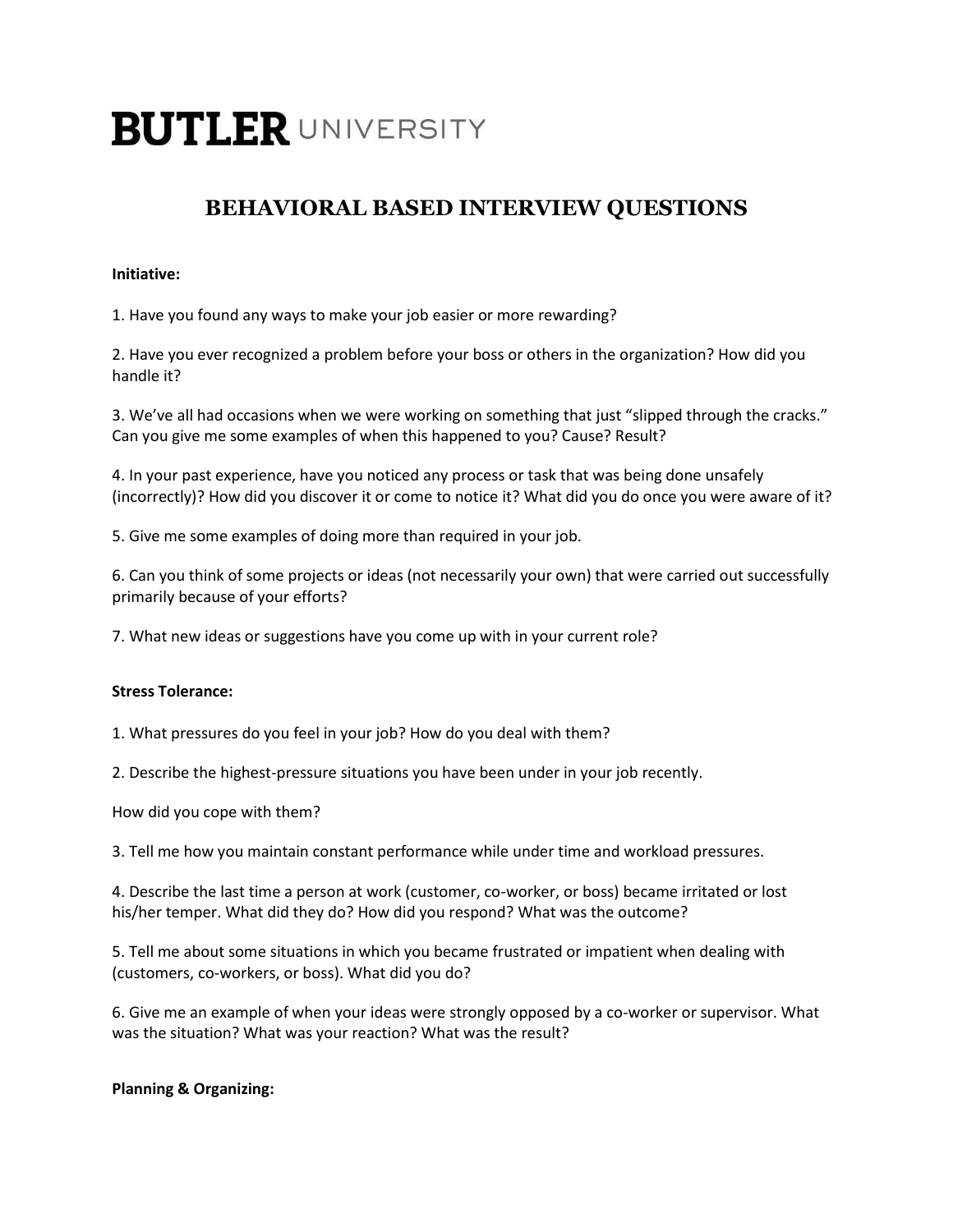1. How do you organize your work day?

2. How often is your time schedule upset by unforeseen circumstances?

What do you do when that happens? Tell me about a specific time.

3. Describe a typical day ... a typical week. (Interviewer, listen for planning.)

4. How do you establish priorities in scheduling your time? Give examples.

5. What is your procedure for keeping track of items requiring your attention?

6. We have all had times when we just could not get everything done on time.

Tell me about a time that this happened to you. What did you do?

7. Tell me how you establish a course of action to accomplish specific long- and short-term goals.

8. Do you postpone things? What are good reasons to postpone things?

9. How do you catch up on an accumulated backlog of work after a vacation or conference?

#### **Technical and/or Position Specific:**

1. What training have you received in \_\_\_\_\_\_\_\_\_\_\_\_\_\_\_\_\_\_\_\_\_?

2. Describe your experience with the following tools and equipment.

(Interviewer, list job-related tool.)

3. Walk me through the procedures you would follow to

4. What equipment have you been trained to operate? When/where did you receive that training?

5. What equipment did you operate in your job at \_\_\_\_\_\_\_\_\_\_\_\_\_\_\_\_\_\_\_?

6. Describe your experience performing the following tasks. (Interviewer, list job-related tasks.)

7. What job experiences have you had that would help you in this position?

8. How do you follow the prescribed standards of safety when performing (task)?

9. Being a same certainly requires a lot of technical knowledge. How did you go about getting it? How long did it take you?

#### **Work Standard:**

1. What are your standards of success in your job? What have you done to meet these standards?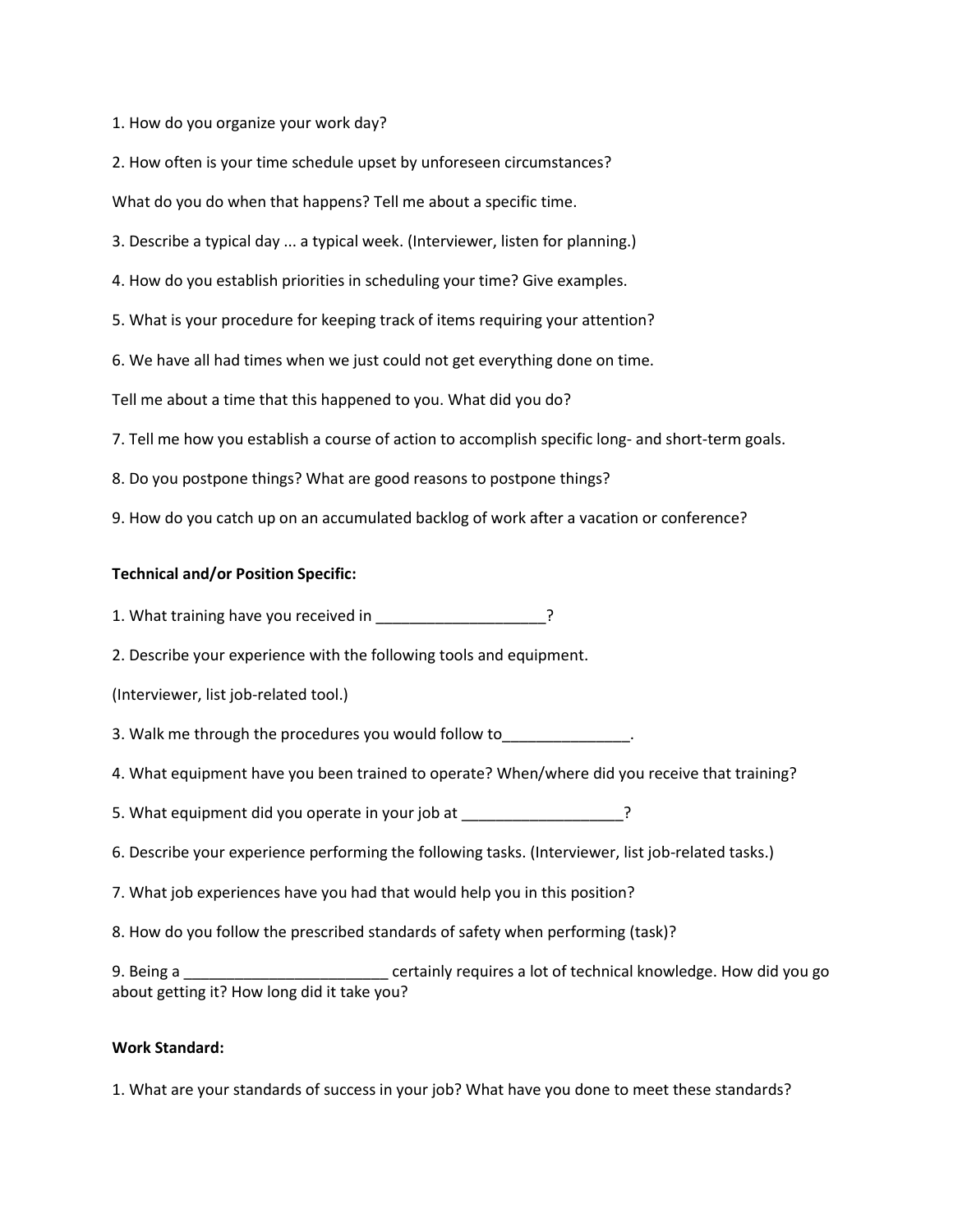2. What do you consider the most important contribution your department has made to the organization? What was your role?

3. What factors, other than pay, do you consider most important in evaluating yourself or your success?

4. When judging the performance of others, what factors or characteristics are most important to you?

5. Describe the time you worked the hardest and felt the greatest sense of achievement.

6. Tell me about a time when you weren't very pleased with your work performance.

Why were you upset with your performance? What did you do to turn around your performance?

#### **Teamwork:**

1. We've all had to work with someone who is very difficult to get along with.

Give me an example of when this happened to you. Why was that person difficult?

How did you handle the person? What was the result?

2. When dealing with individuals or groups, how do you determine when you are pushing too hard? How do you determine when you should back off? Give an example.

3. How do you go about developing rapport (relationships) with individuals at work?

4. Give me some examples of when one of your ideas was opposed in a discussion.

How did you react?

5. Tell me, specifically, what you have done to show you are a team player at

\_\_\_\_\_\_\_\_\_\_\_\_\_\_.

6. We all have ways of showing consideration for others. What are some things you've done to show concern or consideration for a co-worker?

7. How do you keep your employees informed as to what is going on in the organization?

8. What methods do you use to keep informed as to what is going on in your area?

### **Communication Skills:**

1. We've all had occasions when we misinterpreted something that someone told us (like a due date, complicated instructions, etc.). Give me a specific example of when this happened to you. What was the situation? Why was there a misinterpretation? What was the outcome?

2. What kind of reports/proposals have you written? Can you give me some examples?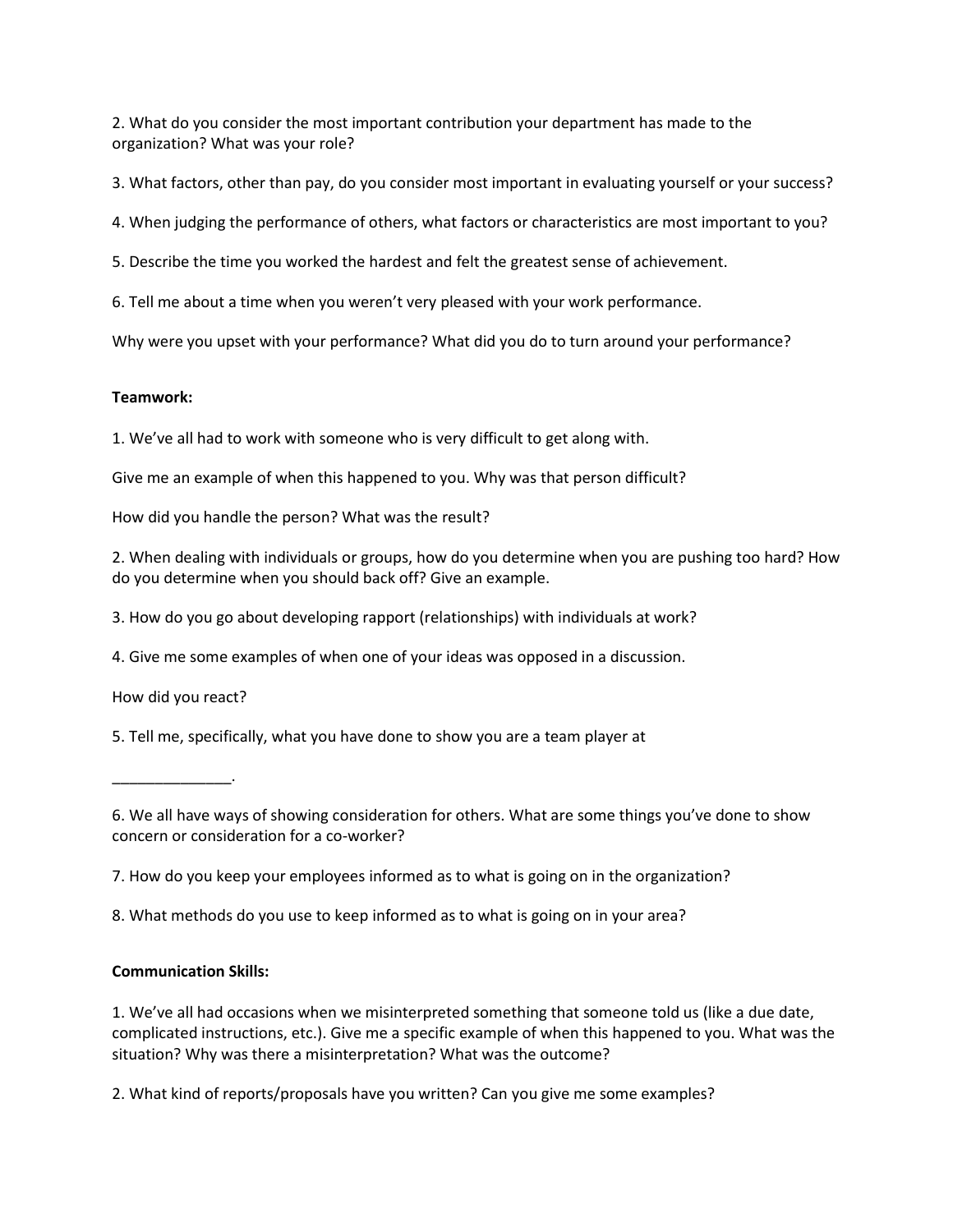3. Give an example of when you told someone to do something and they did it wrong.

What was the outcome?

4. What reports that you are currently preparing (or recently prepared) are the most challenging and why?

5. What kinds of presentations have you made? Can you give me some examples?

How many presentations do you make in a year?

6. Give me an example from your past work experience where you had to rely oninformation given to you verbally to get the job done.

7. What different approaches do you use in talking with different people? How do you know you are getting your point across?

8. What is the worst communication problem you have experienced? How did you handle it?

#### **Leadership:**

1. Tell me about a time you had to take a firm stand with a co-worker. What was the situation? What was difficult about the co-worker? What was the firm stand you had to take?

2. Describe how you instruct someone to do something new. What were you training them to do? Walk me through how you did it.

3. Tell me about a time you had to win approval from your co-workers for a new ideaor plan of action.

4. Tell me about a new idea or way of doing something you came up with that was agreed to by the boss. What did you do to get it to the right person? What did you do to get the boss to agree? Be specific.

5. Describe any supervisory or leadership training, schooling, or work experience you have had and its relevance to this position.

6. What leadership skills and experience do you have that would qualify you as an effective leader?

#### **Job Motivation:**

What did/do you like best (least) about your job as a \_\_\_\_\_\_\_\_\_\_\_\_\_\_\_\_\_\_\_\_\_\_\_\_\_?

2. What were/are your reasons for leaving \_\_\_\_\_\_\_\_\_\_\_\_\_\_\_\_\_\_\_\_\_\_\_\_\_\_\_\_\_\_\_\_\_?

3. Give me some examples of experiences in your job at \_\_\_\_\_\_\_\_\_\_\_\_\_\_\_\_\_\_that were satisfying? Dissatisfying? Why?

4. What gave you the greatest feeling of achievement in your job at  $\sim$ 

Why?